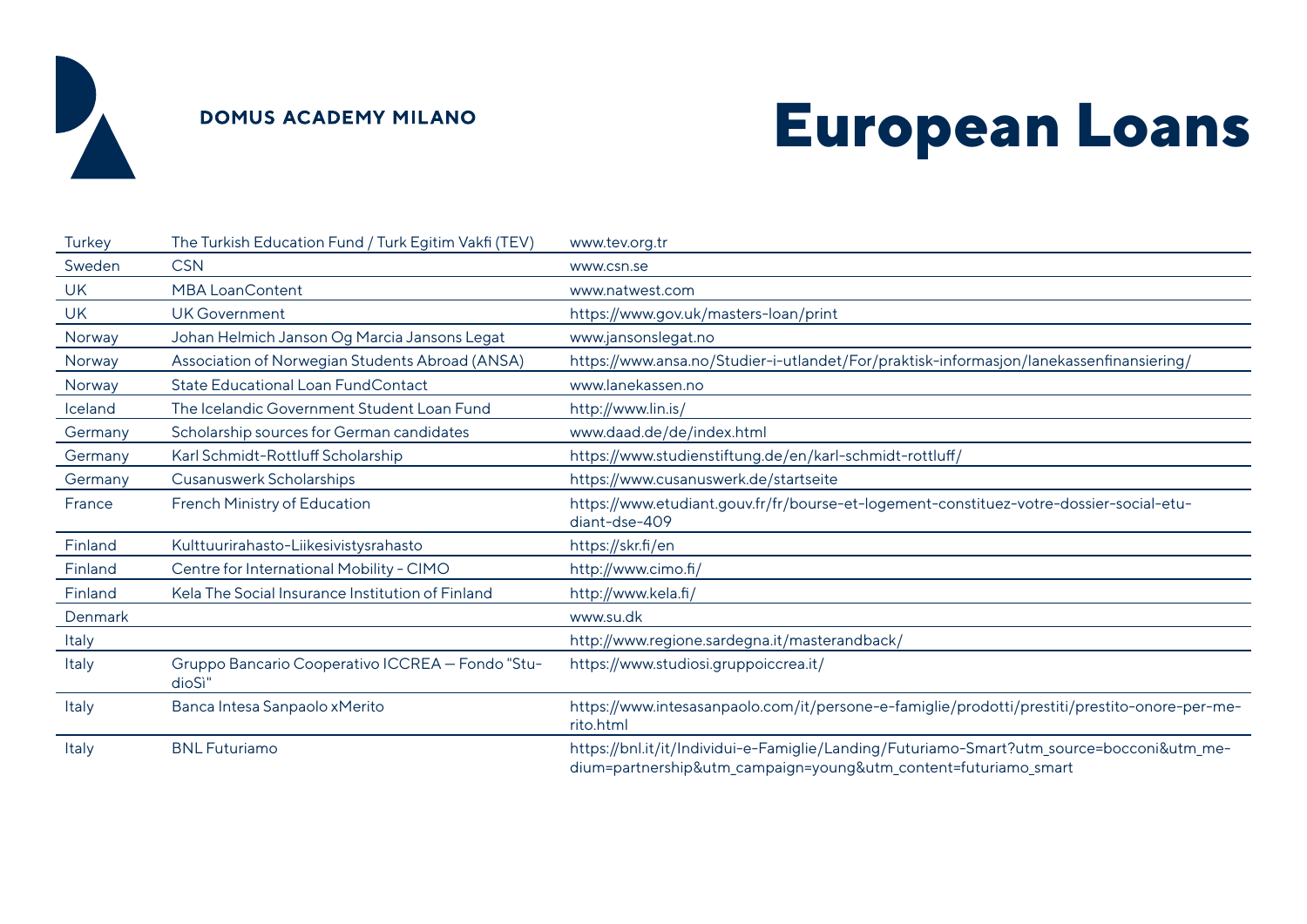

### **DOMUS ACADEMY MILANO**

## **Asian Loans**

| Singapore | <b>Public Service Commission</b>            | http://www.pscscholarships.gov.sg/                                                                                                                                                |
|-----------|---------------------------------------------|-----------------------------------------------------------------------------------------------------------------------------------------------------------------------------------|
| Japan     | Japan Student Services Organization (JASSO) | www.jasso.go.jp/index_e.html                                                                                                                                                      |
| India     | University Grants Commission India          | http://www.ugc.ac.in/page/Educational-Loan.aspx                                                                                                                                   |
| India     | The RD Sethna                               | http://rdsethnascholarships.org/                                                                                                                                                  |
| India     | K.C Mahindra Education Trust                | www.scholarshipsinindia.com/k_c_mahindra_scholarships_for_post_graduate_studies_abroad.html                                                                                       |
| India     | <b>Banks</b>                                | Bank of India: https://www.bankofindia.co.in/<br>Syndicate Bank: http://syndicatebank.in<br>Indian Bank: www.indianbank.in/<br>Bank of Maharashtra: https://bankofmaharashtra.in/ |
| China     | <b>State Scholarship Programs</b>           | www.csc.edu.cn                                                                                                                                                                    |
| China     | <b>Bank of China</b>                        | https://www.bankofchina.com/                                                                                                                                                      |
| India     | The Paras Education Foundation.             | https://www.isloan.org/                                                                                                                                                           |